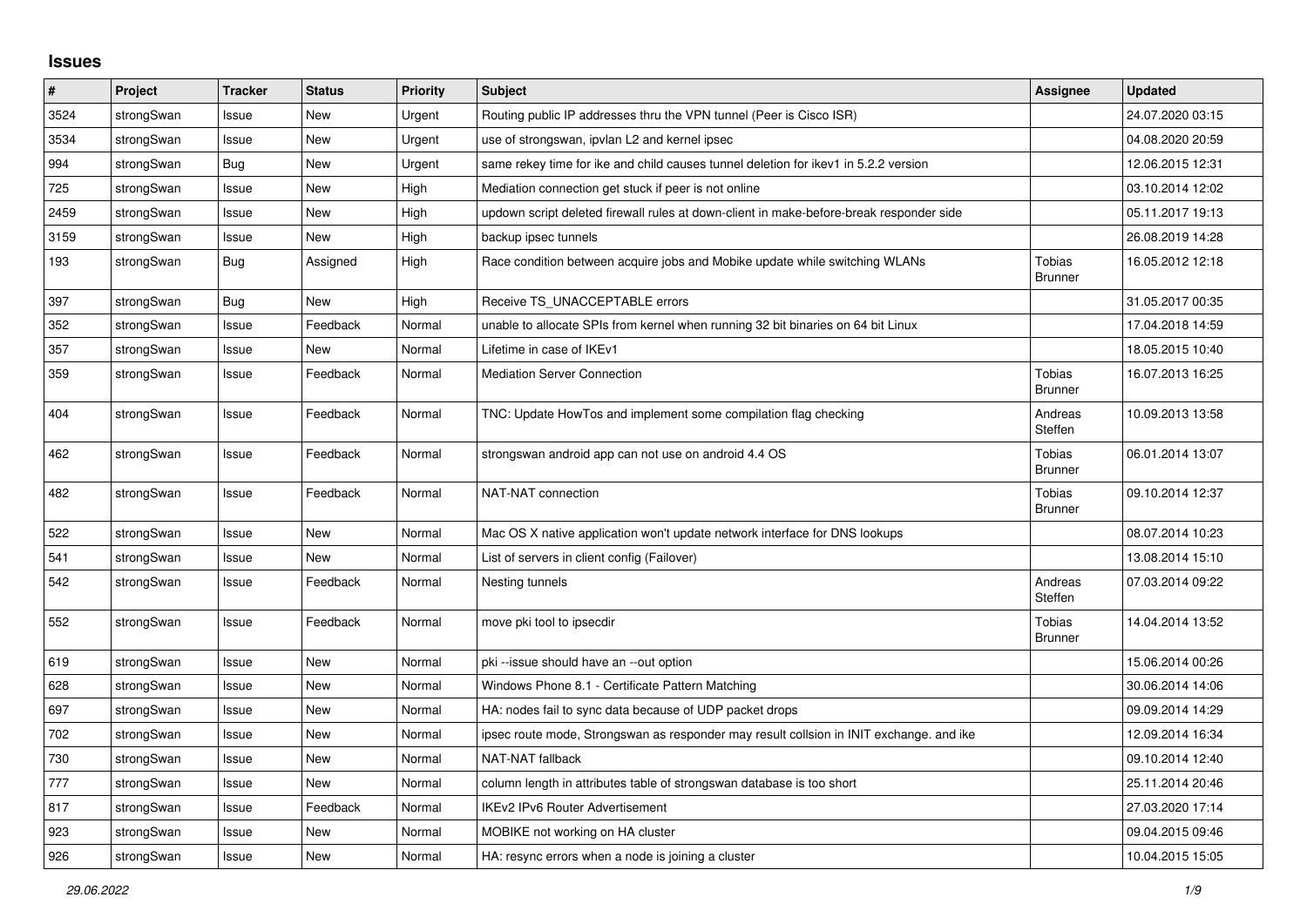| $\sharp$ | Project    | <b>Tracker</b> | <b>Status</b> | <b>Priority</b> | <b>Subject</b>                                                                                                                                          | Assignee      | <b>Updated</b>   |
|----------|------------|----------------|---------------|-----------------|---------------------------------------------------------------------------------------------------------------------------------------------------------|---------------|------------------|
| 973      | strongSwan | Issue          | New           | Normal          | IKEv2 dpd + auto=route + tunnel downtime cause additional CHILD_SAs                                                                                     |               | 29.05.2015 17:40 |
| 974      | strongSwan | Issue          | <b>New</b>    | Normal          | Charon crash on Mac OS with IPv6 Virtual IP                                                                                                             |               | 26.08.2021 21:07 |
| 1157     | strongSwan | Issue          | Feedback      | Normal          | Message ID overflow RFC 5996 2.2                                                                                                                        |               | 12.10.2015 13:52 |
| 1165     | strongSwan | Issue          | New           | Normal          | StrongSwan Virtual Ip problem                                                                                                                           | Martin Willi  | 19.10.2015 23:59 |
| 1271     | strongSwan | Issue          | <b>New</b>    | Normal          | X.509 UTF-8 support                                                                                                                                     |               | 17.01.2016 14:39 |
| 1276     | strongSwan | Issue          | Feedback      | Normal          | Threading: ext-auth hook blocks any other connection attempt                                                                                            |               | 27.01.2016 12:28 |
| 1289     | strongSwan | Issue          | New           | Normal          | HA plugin should sync last sent packet                                                                                                                  |               | 01.02.2016 13:59 |
| 1334     | strongSwan | Issue          | Feedback      | Normal          | Version 5.3.5, duplicated tunnel aftr IKE SA rekeyed                                                                                                    |               | 10.03.2016 11:06 |
| 1338     | strongSwan | Issue          | Feedback      | Normal          | problem with changing esp algorithm in strongswan                                                                                                       |               | 10.03.2016 18:23 |
| 1383     | strongSwan | Issue          | Feedback      | Normal          | How to limit the amount of the installed Child_SAs                                                                                                      |               | 08.04.2016 11:20 |
| 1422     | strongSwan | Issue          | Feedback      | Normal          | IKEv1: IKE_SA reauth vs. CHILD_SA rekey race prevents IKE_SA reauthentication in time                                                                   |               | 20.04.2016 15:06 |
| 1456     | strongSwan | Issue          | Feedback      | Normal          | Missing Tunnel-Client-Endpoint & Tunnel-Server-Endpoint AVP in RADIUS Accounting Start/Stop<br>messages                                                 |               | 11.05.2016 11:54 |
| 2077     | strongSwan | Issue          | Feedback      | Normal          | Grace period before reassigning offline IP lease                                                                                                        |               | 06.10.2017 10:44 |
| 2110     | strongSwan | Issue          | Feedback      | Normal          | Remote Identity (IDr) in IKE AUTH Response is sent as hex-encoded binary value instead of text<br>when setting leftid to type KEY_ID (leftid=@#xxxxxxx) |               | 13.09.2016 21:42 |
| 2112     | strongSwan | Issue          | <b>New</b>    | Normal          | Broadcast packets are not relayed from Lan to Vpn clilent                                                                                               |               | 14.09.2016 14:18 |
| 2160     | strongSwan | Issue          | Feedback      | Normal          | support for opportunistic encryption                                                                                                                    |               | 06.05.2020 10:32 |
| 2178     | strongSwan | Issue          | New           | Normal          | ha and updown                                                                                                                                           |               | 01.12.2016 13:53 |
| 2184     | strongSwan | Issue          | Feedback      | Normal          | configuration with multiple RSA keys                                                                                                                    |               | 14.12.2016 13:09 |
| 2203     | strongSwan | Issue          | Feedback      | Normal          | Protecting symetric traffic using high availability in gateway to gateway setup (both active)                                                           |               | 15.02.2017 14:20 |
| 2260     | strongSwan | Issue          | New           | Normal          | Number of CHILD_SA for a single connection grows over time                                                                                              |               | 28.02.2017 13:46 |
| 2319     | strongSwan | Issue          | Feedback      | Normal          | gives up trying to bring up connection after DNS SERVFAIL                                                                                               |               | 08.05.2017 15:41 |
| 2357     | strongSwan | Issue          | Feedback      | Normal          | How to initiate IPsec SA Transport Mode without IKE?                                                                                                    |               | 18.01.2021 18:36 |
| 2394     | strongSwan | Issue          | Feedback      | Normal          | IP is not assigned after re-authentication                                                                                                              |               | 04.08.2017 19:03 |
| 2400     | strongSwan | Issue          | Feedback      | Normal          | Is DPD supposed to detect dead tunnel, or dead IKE instance                                                                                             |               | 11.01.2019 22:53 |
| 2411     | strongSwan | Issue          | Feedback      | Normal          | VPN server name resolution is done via overlay DNS server upon IKE disconnect                                                                           |               | 22.08.2017 10:42 |
| 2432     | strongSwan | Issue          | New           | Normal          | PLUTO_ME can be different for up-client and down-client                                                                                                 |               | 21.09.2017 11:57 |
| 2446     | strongSwan | Issue          | Feedback      | Normal          | Traffic loss during IKE reauth despite make-before-break enabled                                                                                        |               | 27.11.2017 17:12 |
| 2464     | strongSwan | Issue          | New           | Normal          | How to Loadbalance strongswan IPsec via NGINX?                                                                                                          |               | 12.11.2017 19:16 |
| 2493     | strongSwan | Issue          | Feedback      | Normal          | Pkcs11 Plugin Returns w/Bogus Return Code                                                                                                               | Jordan Hrycaj | 12.12.2017 15:58 |
| 2494     | strongSwan | Issue          | Feedback      | Normal          | Problems With 64bit Slot IDs With Pkcs11 Plugin                                                                                                         | Jordan Hrycaj | 12.12.2017 16:03 |
| 2560     | strongSwan | Issue          | Feedback      | Normal          | Duplicate CA cert requests sent                                                                                                                         |               | 28.02.2018 10:54 |
| 2580     | strongSwan | Issue          | Feedback      | Normal          | [CFG] handling xx attribute failed in Android or Ubuntu, but works in macOS                                                                             |               | 09.03.2018 17:49 |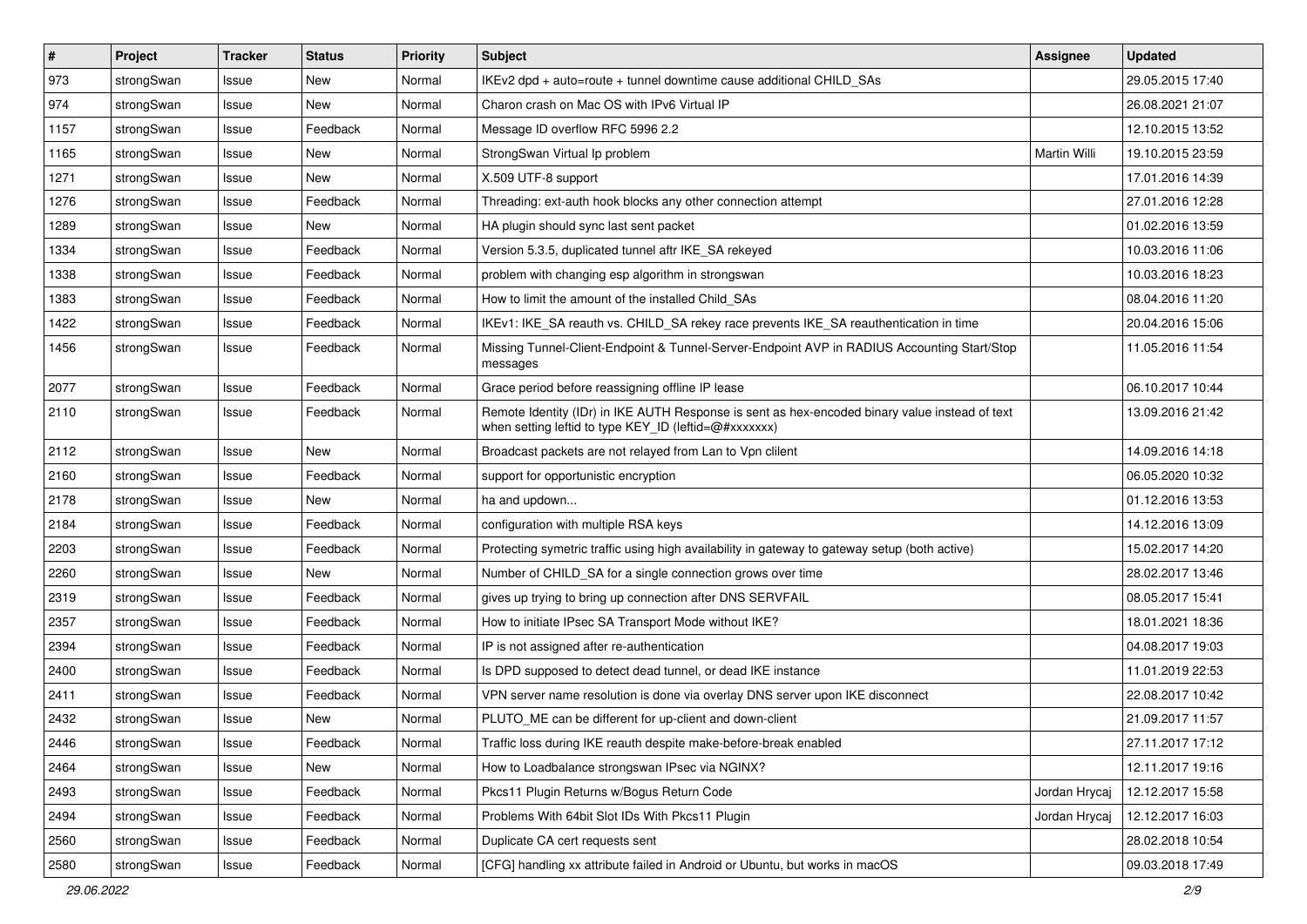| $\pmb{\#}$ | Project    | <b>Tracker</b> | <b>Status</b> | <b>Priority</b> | <b>Subject</b>                                                                                                     | <b>Assignee</b>                 | <b>Updated</b>   |
|------------|------------|----------------|---------------|-----------------|--------------------------------------------------------------------------------------------------------------------|---------------------------------|------------------|
| 2618       | strongSwan | Issue          | Feedback      | Normal          | Query regarding assignment of Tunnel IP                                                                            |                                 | 09.04.2018 10:57 |
| 2621       | strongSwan | Issue          | Feedback      | Normal          | Android: VPN connection stops working, strongSwan shows Connected                                                  |                                 | 06.07.2018 13:06 |
| 2671       | strongSwan | Issue          | New           | Normal          | Passing user-supplied cerificate file names to charon-nm is problematic                                            |                                 | 23.05.2018 21:27 |
| 2678       | strongSwan | Issue          | Feedback      | Normal          | Phase 1 issue                                                                                                      |                                 | 07.06.2018 20:06 |
| 2682       | strongSwan | Issue          | New           | Normal          | IMV/IMC (re)Attestation                                                                                            |                                 | 07.06.2018 21:25 |
| 2691       | strongSwan | Issue          | New           | Normal          | Strongswan and KSOFTIRQ cpu utilization                                                                            |                                 | 26.06.2018 14:34 |
| 2701       | strongSwan | Issue          | New           | Normal          | Low bandwidth when Iperfing data thorugh IPSEC tunnel                                                              |                                 | 07.07.2020 13:38 |
| 2726       | strongSwan | Issue          | Feedback      | Normal          | Strongswan selects wrong source IP                                                                                 |                                 | 23.08.2018 13:38 |
| 2750       | strongSwan | Issue          | Feedback      | Normal          | setting WFP SA SPI failed: 0x80320035                                                                              |                                 | 27.05.2019 11:59 |
| 2816       | strongSwan | Issue          | Feedback      | Normal          | order of DNS entries is reversed in /etc/resolv.conf                                                               |                                 | 06.11.2018 10:41 |
| 2835       | strongSwan | Issue          | Feedback      | Normal          | Rekeyed SA can't be deleted in standby node                                                                        |                                 | 19.12.2018 02:52 |
| 2870       | strongSwan | Issue          | Feedback      | Normal          | DNS resolution outside of tunnel if DNS server is in remote TS                                                     |                                 | 22.01.2019 11:06 |
| 2958       | strongSwan | Issue          | Feedback      | Normal          | Trap policies with unspecified remote IP covering multiple specific ports constantly produce new<br><b>IKE SAs</b> |                                 | 11.03.2019 15:03 |
| 2964       | strongSwan | Issue          | Feedback      | Normal          | Route to IKE Gateway Fails to Update Under Particular Configuration                                                |                                 | 13.03.2019 10:38 |
| 2966       | strongSwan | Issue          | Feedback      | Normal          | Problems with large amount of subnets in leftsubnet configuration                                                  |                                 | 02.04.2019 10:35 |
| 3072       | strongSwan | Issue          | Feedback      | Normal          | Windows 10: setting WFP SA SPI fails with error 0x80320014                                                         |                                 | 29.05.2019 14:34 |
| 3097       | strongSwan | Issue          | Feedback      | Normal          | charon restart behaviour                                                                                           |                                 | 24.06.2019 16:09 |
| 3122       | strongSwan | Issue          | Feedback      | Normal          | Strongswan software iterupts                                                                                       |                                 | 18.07.2019 02:27 |
| 3151       | strongSwan | Issue          | Feedback      | Normal          | Forecast stops forwarding multicast                                                                                |                                 | 26.08.2019 14:06 |
| 3154       | strongSwan | Issue          | Feedback      | Normal          | signature validation failed only with sha2                                                                         |                                 | 20.08.2019 11:51 |
| 3254       | strongSwan | Issue          | Feedback      | Normal          | Log level in android level                                                                                         |                                 | 08.11.2019 08:36 |
| 3268       | strongSwan | Issue          | Feedback      | Normal          | Traffic disruption -- policy-based VPN to AWS VPN service                                                          |                                 | 15.11.2019 16:53 |
| 3282       | strongSwan | Issue          | Feedback      | Normal          | Android VPN client keeps retrying in airplane mode                                                                 |                                 | 29.11.2019 16:06 |
| 3291       | strongSwan | Issue          | Feedback      | Normal          | IPSec IKEv2 Client to VPN service 2                                                                                | <b>Tobias</b><br><b>Brunner</b> | 16.08.2020 12:58 |
| 3298       | strongSwan | Issue          | <b>New</b>    | Normal          | strategies to improve strongswan performance per single SA                                                         |                                 | 23.12.2019 14:05 |
| 3304       | strongSwan | Issue          | Feedback      | Normal          | Found unsupported critical X.509 extension: X509v3 Name Constraints                                                |                                 | 13.01.2020 14:50 |
| 3307       | strongSwan | Issue          | Feedback      | Normal          | Probable non compliance with RFC 7296 wrt traffic selector narrowing?                                              |                                 | 14.01.2020 16:19 |
| 3326       | strongSwan | Issue          | New           | Normal          | update custom routing table (table 220 by default) with new routes if new networks and routes<br>appear            |                                 | 10.02.2020 12:01 |
| 3342       | strongSwan | Issue          | Feedback      | Normal          | Certain fields in Storngswan on Firestick4K are not editable                                                       |                                 | 20.02.2020 09:36 |
| 3366       | strongSwan | Issue          | Feedback      | Normal          | Uninstall "any" trap policy if start action=trap with virtual IPs is used                                          |                                 | 13.03.2020 14:57 |
| 3377       | strongSwan | Issue          | Feedback      | Normal          | Interface ID not configured during HA synchronization                                                              |                                 | 18.03.2020 10:15 |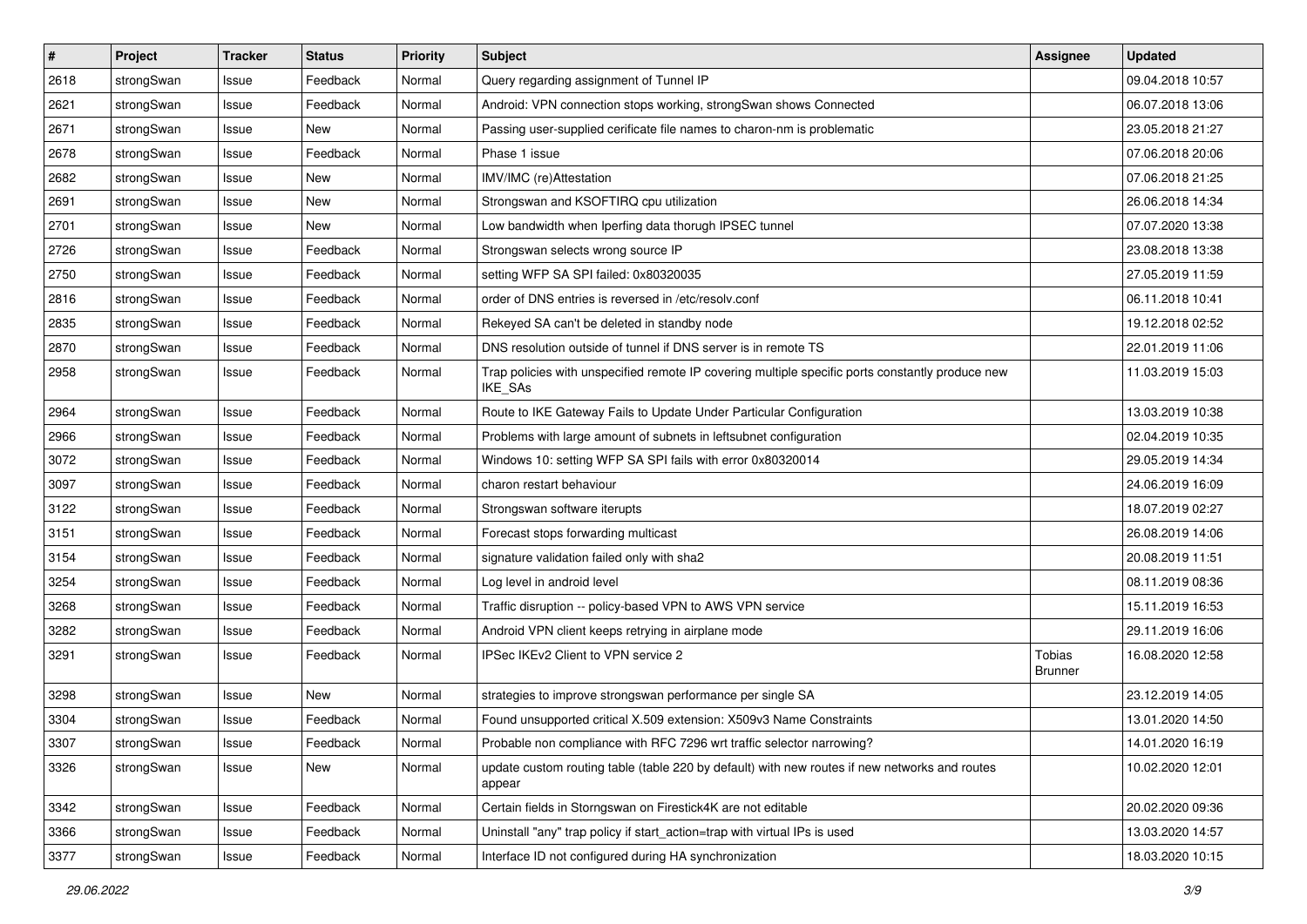| $\pmb{\#}$ | Project    | <b>Tracker</b> | <b>Status</b> | <b>Priority</b> | <b>Subject</b>                                                                              | Assignee                 | <b>Updated</b>   |
|------------|------------|----------------|---------------|-----------------|---------------------------------------------------------------------------------------------|--------------------------|------------------|
| 3389       | strongSwan | Issue          | Feedback      | Normal          | Child SAs not getting created after rekeying                                                |                          | 30.03.2020 15:45 |
| 3392       | strongSwan | Issue          | Feedback      | Normal          | mark=%unique and no Internet-connection with VPN                                            |                          | 31.07.2020 15:26 |
| 3400       | strongSwan | Issue          | Feedback      | Normal          | Windows 10 IKEv2 rekeying fails                                                             |                          | 16.04.2020 17:08 |
| 3403       | strongSwan | Issue          | Feedback      | Normal          | IKEv2 natd false detection                                                                  |                          | 09.04.2020 14:19 |
| 3442       | strongSwan | Issue          | Feedback      | Normal          | Apply policy based on network interface in transport mode                                   |                          | 13.05.2020 10:53 |
| 3490       | strongSwan | Issue          | Feedback      | Normal          | Selecting incorrect auth mode for IKEv1                                                     |                          | 21.07.2020 21:26 |
| 3496       | strongSwan | Issue          | Feedback      | Normal          | Route-based VPN - transport mode                                                            |                          | 11.02.2021 09:55 |
| 3498       | strongSwan | Issue          | Feedback      | Normal          | FreeBSD + dhcp+farp plugin                                                                  |                          | 22.01.2021 10:44 |
| 3499       | strongSwan | Issue          | Feedback      | Normal          | ISAKMP Signature hash algorithm / EAP-TLS Authentification                                  |                          | 30.06.2020 10:40 |
| 3500       | strongSwan | Issue          | Feedback      | Normal          | swanctl --list-cert not listing all certs                                                   |                          | 29.06.2020 15:25 |
| 3516       | strongSwan | Issue          | Feedback      | Normal          | Close IKE_SA after expiry without rekey/reauth                                              |                          | 20.07.2020 19:32 |
| 3536       | strongSwan | Issue          | Feedback      | Normal          | When Create multiple tunnels restart ipsec service will establish fail.                     |                          | 03.09.2020 13:58 |
| 3537       | strongSwan | Issue          | Feedback      | Normal          | IPv6 Packets are not transferred from server to client through IPSec using RPC protocol     |                          | 01.09.2020 12:50 |
| 3545       | strongSwan | lssue          | <b>New</b>    | Normal          | Configuration model for multiple-VRF tunnel endpoints                                       |                          | 18.08.2020 13:50 |
| 3552       | strongSwan | Issue          | Feedback      | Normal          | Internet disconnects after once VPN is established                                          |                          | 30.08.2020 05:35 |
| 3558       | strongSwan | Issue          | Feedback      | Normal          | deleting half open IKE_SA with x.x.x.x after timeout with iOS device                        |                          | 05.09.2020 21:23 |
| 3560       | strongSwan | Issue          | Feedback      | Normal          | PSK tunnel working - Cert fails with fragmention errors                                     | Tobias<br><b>Brunner</b> | 11.09.2020 14:15 |
| 3561       | strongSwan | Issue          | Feedback      | Normal          | Azure P2S VPN Linux connection error                                                        |                          | 15.09.2020 12:22 |
| 3564       | strongSwan | Issue          | Feedback      | Normal          | Out of order packets are generated if strong swan is running on multiple cores              |                          | 16.09.2020 10:01 |
| 3565       | strongSwan | Issue          | Feedback      | Normal          | Filtering out logs or plugin in to do so                                                    |                          | 16.09.2020 11:45 |
| 3566       | strongSwan | lssue          | Feedback      | Normal          | Number of simultaneous connections limited to 1000 in a cluster                             |                          | 18.09.2020 09:46 |
| 3568       | strongSwan | Issue          | Feedback      | Normal          | vpn connection is unstable                                                                  |                          | 23.09.2020 16:28 |
| 3573       | strongSwan | Issue          | Feedback      | Normal          | ike2 and transit traffic                                                                    |                          | 05.10.2020 10:55 |
| 3575       | strongSwan | Issue          | Feedback      | Normal          | Tunnel of IPv6 Over IPv4 not accespting Jumbo Packets                                       |                          | 23.09.2020 16:44 |
| 3576       | strongSwan | Issue          | Feedback      | Normal          | strongswan on openwrt virtual ip inside ipsec tunnel                                        |                          | 25.09.2020 17:01 |
| 3577       | strongSwan | Issue          | Feedback      | Normal          | StrongSwan Connection adding and deleting over network.                                     |                          | 28.09.2020 15:13 |
| 3578       | strongSwan | Issue          | Feedback      | Normal          | ipsec connection to FortiClient VPN                                                         |                          | 28.09.2020 15:08 |
| 3580       | strongSwan | Issue          | Feedback      | Normal          | encapsulation and packets not routing into tunnel problems                                  |                          | 02.10.2020 10:03 |
| 3584       | strongSwan | Issue          | Feedback      | Normal          | Separate ipsec.conf file per conn and separate ipsec.secrets file per conn                  | Tobias<br><b>Brunner</b> | 30.09.2020 17:06 |
| 3588       | strongSwan | Issue          | Feedback      | Normal          | VPN setup over 4G                                                                           |                          | 08.10.2020 14:13 |
| 3592       | strongSwan | Issue          | Feedback      | Normal          | Tunnel reported as established but log show "found encrypted payload, but no transform set" |                          | 20.10.2020 10:37 |
| 3593       | strongSwan | Issue          | Feedback      | Normal          | Need variable tracking make_before_break state into updown scripts                          |                          | 13.10.2020 09:59 |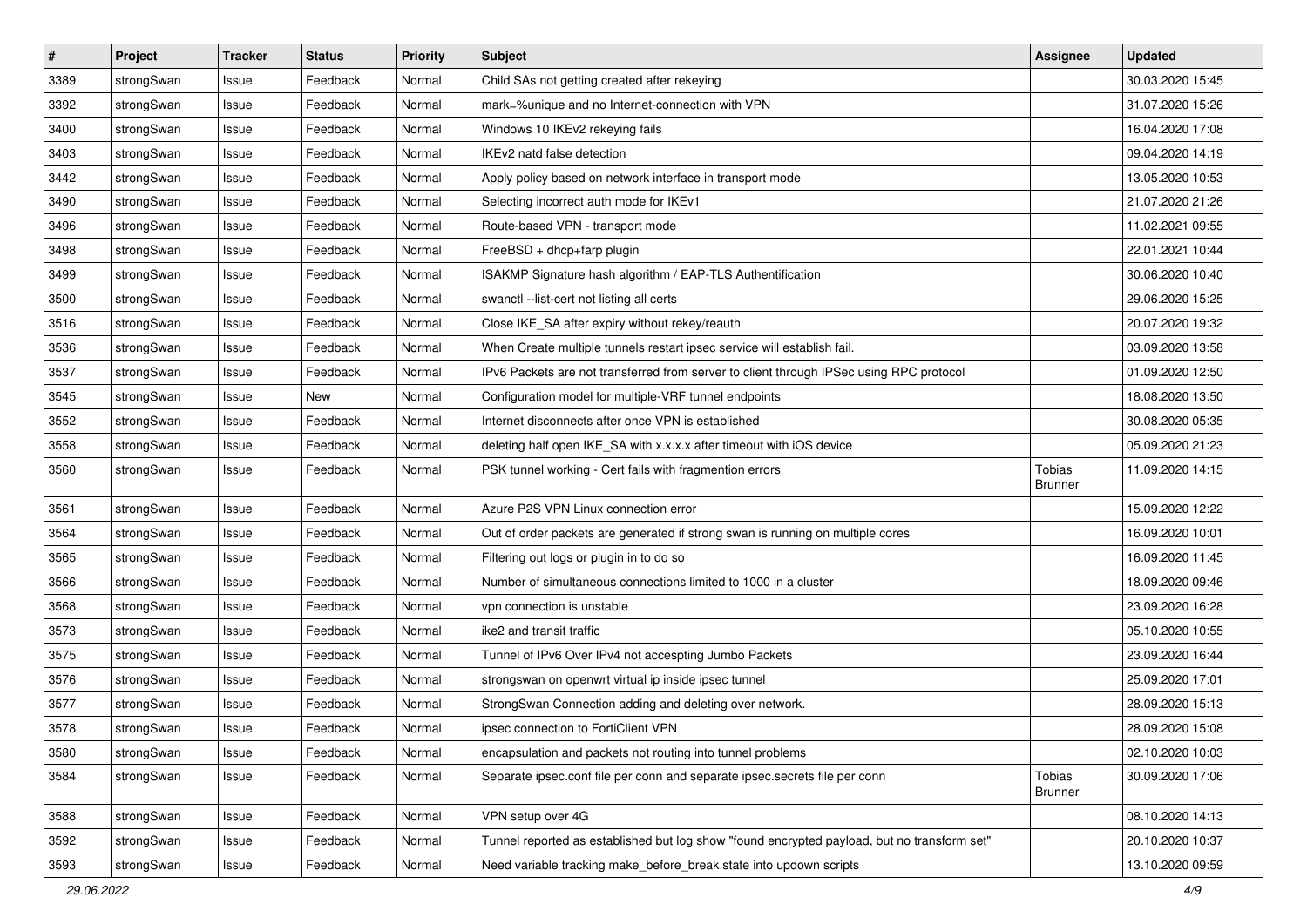| $\sharp$ | Project    | <b>Tracker</b> | <b>Status</b> | <b>Priority</b> | <b>Subject</b>                                                                                                                      | <b>Assignee</b>          | <b>Updated</b>   |
|----------|------------|----------------|---------------|-----------------|-------------------------------------------------------------------------------------------------------------------------------------|--------------------------|------------------|
| 3594     | strongSwan | Issue          | Feedback      | Normal          | How to see the traffic at ESP in UDP SPIs and forwarding rule                                                                       | Tobias<br><b>Brunner</b> | 15.10.2020 13:57 |
| 3596     | strongSwan | Issue          | Feedback      | Normal          | no issuer certificate found for                                                                                                     |                          | 21.10.2020 03:27 |
| 3597     | strongSwan | Issue          | Feedback      | Normal          | IPSec Client on CentOS 8 - Can't connect using ShrewSoft VPN config file                                                            |                          | 21.10.2020 16:38 |
| 3598     | strongSwan | Issue          | Feedback      | Normal          | swanctl on Windows: Support aborting execution                                                                                      |                          | 19.10.2020 15:01 |
| 3603     | strongSwan | Issue          | Feedback      | Normal          | dns issue in config mode                                                                                                            |                          | 20.10.2020 11:50 |
| 3604     | strongSwan | Issue          | Feedback      | Normal          | Email Notification on down status                                                                                                   |                          | 21.10.2020 10:54 |
| 3606     | strongSwan | Issue          | Feedback      | Normal          | Using ipsec tunnel from "foreign" subnet                                                                                            | Noel Kuntze              | 26.10.2020 12:23 |
| 3607     | strongSwan | Issue          | Feedback      | Normal          | statusall option reports transport established two or three times per IP at start-up                                                |                          | 27.10.2020 16:48 |
| 3609     | strongSwan | Issue          | Feedback      | Normal          | Potential DNS server IP address conflicts                                                                                           |                          | 26.10.2020 11:12 |
| 3610     | strongSwan | Issue          | Feedback      | Normal          | farp plugin conflicts with DHCP service                                                                                             |                          | 26.10.2020 18:06 |
| 3611     | strongSwan | Issue          | Feedback      | Normal          | Unable to Send Traffic Using NAT on EC2 Instance                                                                                    |                          | 27.10.2020 16:35 |
| 3614     | strongSwan | Issue          | Feedback      | Normal          | Certificate renewal for about to expire certificates                                                                                |                          | 30.10.2020 13:30 |
| 3616     | strongSwan | Issue          | Feedback      | Normal          | With Strongswan 5.7.2, unique=never not allowing multiple clients to establish tunnels with same<br>identity                        |                          | 05.11.2020 12:32 |
| 3617     | strongSwan | Issue          | Feedback      | Normal          | full-offload swanctl.conf                                                                                                           |                          | 03.11.2020 17:24 |
| 3618     | strongSwan | Issue          | Feedback      | Normal          | Use side-band to configure strongswan's                                                                                             |                          | 09.11.2020 10:38 |
| 3620     | strongSwan | Issue          | Feedback      | Normal          | L2TP/IPSEC ipsec.conf setting                                                                                                       | Tobias<br><b>Brunner</b> | 12.11.2020 10:14 |
| 3625     | strongSwan | Issue          | Feedback      | Normal          | Always on VPN when the client is on the same LAN as the VPN server                                                                  |                          | 10.11.2020 18:45 |
| 3628     | strongSwan | Issue          | Feedback      | Normal          | Constant `retransmit` while establishing CHILD_SA                                                                                   |                          | 16.11.2020 10:14 |
| 3629     | strongSwan | Issue          | Feedback      | Normal          | IPSec enc only on specific dport/proto                                                                                              |                          | 16.11.2020 10:04 |
| 3630     | strongSwan | Issue          | Feedback      | Normal          | The certificate is loaded but not used.                                                                                             |                          | 18.11.2020 10:29 |
| 3636     | strongSwan | Issue          | Feedback      | Normal          | Tor behind VPN                                                                                                                      | Tobias<br><b>Brunner</b> | 23.11.2020 14:09 |
| 3640     | strongSwan | Issue          | Feedback      | Normal          | Problem surfing via VPN form Android APK on a sepcific Mobile Operator                                                              |                          | 26.11.2020 11:43 |
| 3642     | strongSwan | Issue          | Feedback      | Normal          | How to distinguish encapsulated packets from different interfaces                                                                   |                          | 30.11.2020 09:38 |
| 3643     | strongSwan | Issue          | Feedback      | Normal          | Strongswan and FRR NHRP                                                                                                             |                          | 01.12.2020 10:55 |
| 3647     | strongSwan | Issue          | Feedback      | Normal          | Is it possible to receive INTERNAL IP4 SUBNET attributes in updown scripts                                                          |                          | 02.12.2020 17:06 |
| 3650     | strongSwan | Issue          | Feedback      | Normal          | HA behaves very strange                                                                                                             |                          | 04.12.2020 08:53 |
| 3652     | strongSwan | Issue          | Feedback      | Normal          | In strongswan ipsec.conf, how to set the "ike" parameters so that it can support all hash Algorithm<br>and DH group server support? |                          | 08.12.2020 12:35 |
| 3654     | strongSwan | Issue          | Feedback      | Normal          | The L2tp/ipsec tunnel interface will not be delete when the connect abnormal interrupt.                                             |                          | 08.12.2020 12:24 |
| 3662     | strongSwan | Issue          | Feedback      | Normal          | unamed session                                                                                                                      |                          | 04.01.2021 11:32 |
| 3663     | strongSwan | Issue          | Feedback      | Normal          | Multiple ways to end up with duplicate / redundant child SA entries                                                                 |                          | 06.01.2021 16:15 |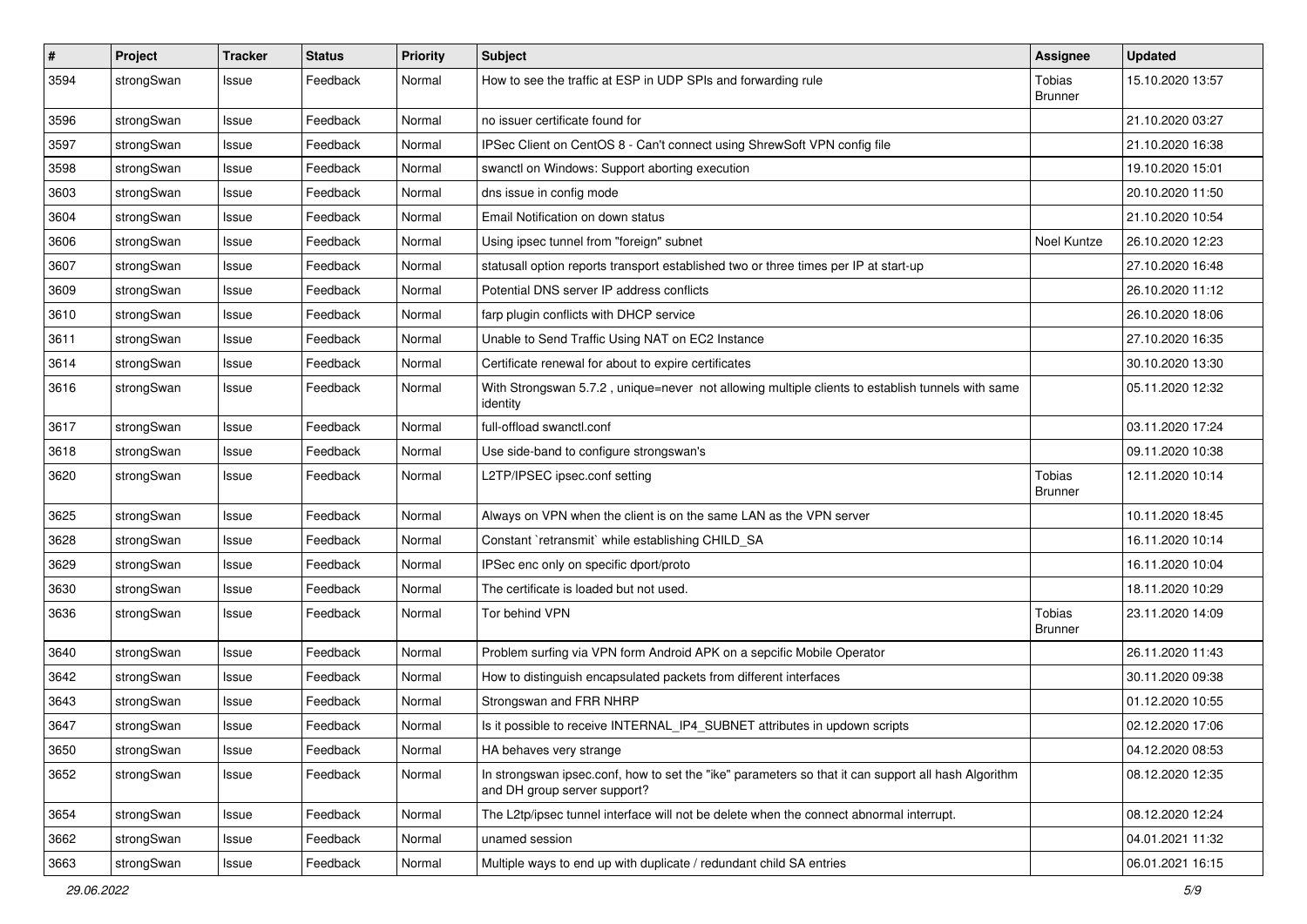| $\vert$ # | Project    | <b>Tracker</b> | <b>Status</b> | <b>Priority</b> | <b>Subject</b>                                                                                           | <b>Assignee</b>                 | <b>Updated</b>   |
|-----------|------------|----------------|---------------|-----------------|----------------------------------------------------------------------------------------------------------|---------------------------------|------------------|
| 3665      | strongSwan | Issue          | Feedback      | Normal          | When there is data flow, the VPN tunnel will not automatically connect                                   | <b>Tobias</b><br><b>Brunner</b> | 05.01.2021 16:26 |
| 3668      | strongSwan | Issue          | Feedback      | Normal          | Configuring the strongSwan Helm chart on openshift                                                       | <b>Tobias</b><br><b>Brunner</b> | 07.01.2021 16:33 |
| 3669      | strongSwan | Issue          | Feedback      | Normal          | Failed connection to IKE_SA (Checkpoint Server)                                                          |                                 | 08.01.2021 17:58 |
| 3670      | strongSwan | Issue          | Feedback      | Normal          | Can routing rules be changed without terminating and re-initiating the tunnel                            |                                 | 12.08.2021 14:29 |
| 3671      | strongSwan | Issue          | Feedback      | Normal          | Windows client failed with 13843 against Strongswan via SQL backend                                      |                                 | 13.01.2021 14:43 |
| 3672      | strongSwan | Issue          | Feedback      | Normal          | ESP connection over IPv6                                                                                 |                                 | 14.01.2021 17:04 |
| 3673      | strongSwan | Issue          | Feedback      | Normal          | IKEv2/IPSec MSCHAPv2 fails on Android 11 (API 30).                                                       | <b>Tobias</b><br><b>Brunner</b> | 17.01.2021 07:25 |
| 3678      | strongSwan | Issue          | Feedback      | Normal          | IKE authentication credentials are unacceptable - Ubuntu Server - Windows 10 client                      |                                 | 19.01.2021 18:29 |
| 3680      | strongSwan | Issue          | Feedback      | Normal          | How to unload a paritcular certificate from strongswan.                                                  | <b>Tobias</b><br><b>Brunner</b> | 27.01.2021 09:28 |
| 3682      | strongSwan | Issue          | Feedback      | Normal          | Is there a way to mark special case traffic bypass the traffic selectors?                                |                                 | 03.02.2021 16:44 |
| 3683      | strongSwan | Issue          | Feedback      | Normal          | IKEV2 connection fail to rekey process                                                                   |                                 | 28.01.2021 13:25 |
| 3685      | strongSwan | Issue          | Feedback      | Normal          | giving up after 5 retransmits                                                                            |                                 | 03.02.2021 16:59 |
| 3686      | strongSwan | Issue          | Feedback      | Normal          | Site to clients IPsec and private IP                                                                     |                                 | 04.02.2021 11:11 |
| 3687      | strongSwan | Issue          | Feedback      | Normal          | Strongswan ipsec do not forward package to host                                                          |                                 | 02.02.2021 14:40 |
| 3692      | strongSwan | Issue          | Feedback      | Normal          | Failing IPsec Phase 2 connection between Centos 7 VPS and Cisco ASA5540                                  |                                 | 04.02.2021 16:29 |
| 87        | strongSwan | Feature        | New           | Normal          | <b>IPsec Multicast Support</b>                                                                           |                                 | 19.12.2014 14:20 |
| 104       | strongSwan | Feature        | Feedback      | Normal          | Postgresgl Db Support                                                                                    |                                 | 04.09.2019 10:05 |
| 129       | strongSwan | Feature        | Assigned      | Normal          | Relations between ike/child/peer cfg                                                                     | Martin Willi                    | 06.02.2012 10:50 |
| 162       | strongSwan | Feature        | Feedback      | Normal          | Submit ClusterIP patches mainline                                                                        |                                 | 14.12.2015 20:43 |
| 173       | strongSwan | Feature        | Assigned      | Normal          | Support for IP address ranges in traffic selectors                                                       | Tobias<br><b>Brunner</b>        | 14.06.2012 11:31 |
| 215       | strongSwan | Feature        | <b>New</b>    | Normal          | strongswan NetworkManager plugin: make the "normal" ipsec configuration usable                           |                                 | 12.08.2012 04:47 |
| 243       | strongSwan | Feature        | Feedback      | Normal          | Configure routing table in peer                                                                          | Tobias<br><b>Brunner</b>        | 23.05.2013 20:03 |
| 268       | strongSwan | Feature        | Feedback      | Normal          | support for ssh keypairs in strongswan network-manager plugin                                            | Tobias<br><b>Brunner</b>        | 19.02.2014 15:13 |
| 309       | strongSwan | Feature        | Feedback      | Normal          | Problem with Network Aliases for charon.interfaces_ignore and charon.interfaces_use                      | Tobias<br><b>Brunner</b>        | 21.03.2013 19:32 |
| 312       | strongSwan | Feature        | New           | Normal          | Feature Request: Option to limit or disable sending of ADDITIONAL_*_ADDRESS list for MOBIKE<br>Responder |                                 | 13.03.2013 19:19 |
| 420       | strongSwan | Feature        | Feedback      | Normal          | Add more of the verbs that were supported by pluto to the updown plugin                                  | Tobias<br><b>Brunner</b>        | 11.10.2013 07:56 |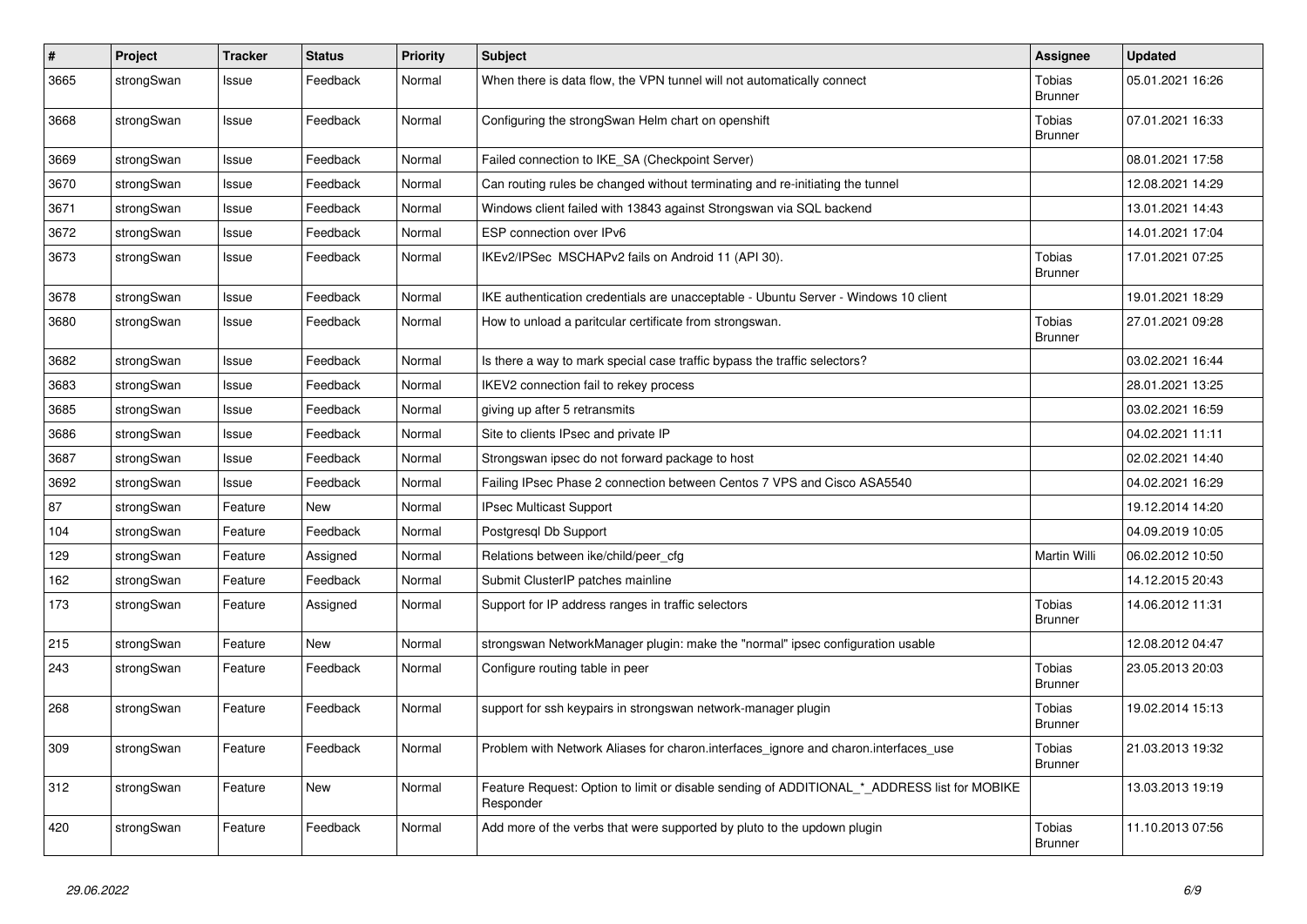| $\vert$ # | Project    | <b>Tracker</b> | <b>Status</b> | <b>Priority</b> | <b>Subject</b>                                                                                   | <b>Assignee</b>          | <b>Updated</b>   |
|-----------|------------|----------------|---------------|-----------------|--------------------------------------------------------------------------------------------------|--------------------------|------------------|
| 640       | strongSwan | Feature        | New           | Normal          | Provide an init_once() abstraction layer                                                         |                          | 10.07.2014 15:10 |
| 641       | strongSwan | Feature        | <b>New</b>    | Normal          | kernel-iph virtual IP support and IKE routing lookups ignoring IPsec routes                      |                          | 10.07.2014 15:11 |
| 642       | strongSwan | Feature        | <b>New</b>    | Normal          | Windows Named Pipe stream and service                                                            |                          | 10.07.2014 15:11 |
| 643       | strongSwan | Feature        | New           | Normal          | CNG/Bcrypt native Windows crypto plugin                                                          |                          | 10.07.2014 15:12 |
| 644       | strongSwan | Feature        | New           | Normal          | Non-monolithic Windows build                                                                     |                          | 10.07.2014 15:12 |
| 645       | strongSwan | Feature        | New           | Normal          | Support HeapAlloc() and friends in leak-detective                                                |                          | 10.07.2014 15:12 |
| 693       | strongSwan | Feature        | Feedback      | Normal          | Time policy for roadwarrior                                                                      | Tobias<br>Brunner        | 02.09.2014 11:06 |
| 746       | strongSwan | Feature        | New           | Normal          | Different radius server(s) for accounting                                                        |                          | 22.10.2014 12:23 |
| 766       | strongSwan | Feature        | <b>New</b>    | Normal          | Make retransmit settings tunable by connection                                                   |                          | 14.11.2014 10:02 |
| 927       | strongSwan | Feature        | <b>New</b>    | Normal          | Charon: Implement route events and add an consumer in updown plugin                              |                          | 11.04.2015 12:02 |
| 930       | strongSwan | Feature        | New           | Normal          | Option to have non-sequential v6 roadwarrior addresses                                           |                          | 12.01.2016 16:36 |
| 960       | strongSwan | Feature        | Feedback      | Normal          | Raise ALERT_PROPOSAL_MISMATCH_IKE in IKE V1                                                      | Martin Willi             | 30.08.2017 09:05 |
| 1000      | strongSwan | Feature        | Feedback      | Normal          | Raise ALERT_TS_MISMATCH in IKE V1                                                                |                          | 09.09.2015 12:47 |
| 1008      | strongSwan | Feature        | Feedback      | Normal          | FARP for IPv6                                                                                    |                          | 14.12.2015 20:59 |
| 1057      | strongSwan | Feature        | New           | Normal          | conn switching based on eap identity                                                             |                          | 24.03.2020 10:14 |
| 1079      | strongSwan | Feature        | Feedback      | Normal          | Future Plans for firwall configuration equivalent under FreeBSD                                  |                          | 21.08.2015 15:58 |
| 1081      | strongSwan | Feature        | New           | Normal          | Active/standby VPN Gateway Failover                                                              |                          | 21.08.2015 22:01 |
| 1082      | strongSwan | Feature        | Feedback      | Normal          | Framed-Route to set leftsubnet                                                                   |                          | 07.10.2016 10:02 |
| 1207      | strongSwan | Feature        | New           | Normal          | Add more than 2 hosts support to HA plugin and make it configurable                              |                          | 08.12.2015 05:05 |
| 1251      | strongSwan | Feature        | New           | Normal          | FreeBSD HA                                                                                       |                          | 11.01.2016 22:01 |
| 1253      | strongSwan | Feature        | Feedback      | Normal          | Strongswan doesn't support CA bundles                                                            |                          | 19.01.2016 11:23 |
| 1265      | strongSwan | Feature        | New           | Normal          | An option to disable NAT-T                                                                       |                          | 23.06.2021 19:41 |
| 1482      | strongSwan | Feature        | Feedback      | Normal          | Allow changing init_limit_half_open etc. at runtime by reloading strongswan.conf                 |                          | 26.05.2016 14:49 |
| 1506      | strongSwan | Feature        | Feedback      | Normal          | Enhance DoS protection to deny users that failed Authentication                                  |                          | 17.06.2016 14:31 |
| 1559      | strongSwan | Feature        | Feedback      | Normal          | Expose received XAUTH/EAP username/password prompts via VICI, send secrets via VICI on<br>prompt |                          | 09.05.2017 16:28 |
| 2095      | strongSwan | Feature        | Feedback      | Normal          | Support liveness check in Strongswan                                                             |                          | 31.05.2017 00:56 |
| 2165      | strongSwan | Feature        | Feedback      | Normal          | missing LIBRESSL_VERSION_NUMBER support                                                          |                          | 03.11.2016 09:23 |
| 2185      | strongSwan | Feature        | Feedback      | Normal          | INTERNAL_IP4_SUBNET Attribute Support in Android Client                                          |                          | 10.12.2016 01:14 |
| 2189      | strongSwan | Feature        | Assigned      | Normal          | Support RFC 8229: TCP Encapsulation of IKE and IPsec Packets                                     | Tobias<br><b>Brunner</b> | 05.06.2020 19:48 |
| 2202      | strongSwan | Feature        | Feedback      | Normal          | Radius NAS IP to be specified                                                                    |                          | 18.01.2017 17:58 |
| 2307      | strongSwan | Feature        | Feedback      | Normal          | Permit installation of trap policy for CHILD_SA configurations with unset local_addrs            |                          | 26.04.2017 15:04 |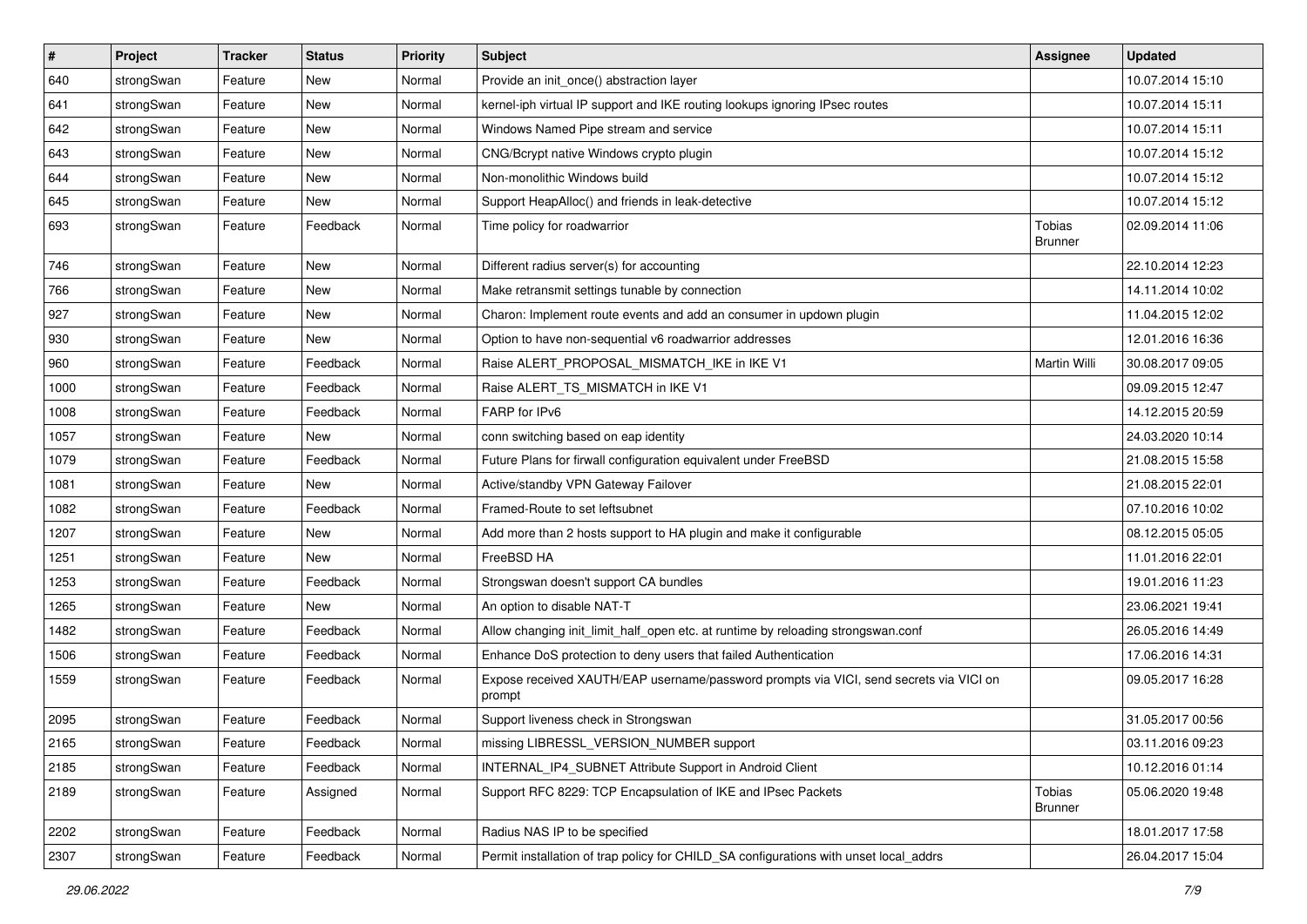| $\pmb{\#}$ | Project    | <b>Tracker</b> | <b>Status</b> | <b>Priority</b> | <b>Subject</b>                                                                                                          | <b>Assignee</b>                 | <b>Updated</b>   |
|------------|------------|----------------|---------------|-----------------|-------------------------------------------------------------------------------------------------------------------------|---------------------------------|------------------|
| 2361       | strongSwan | Feature        | New           | Normal          | Import .sswan files from NetworkManager                                                                                 |                                 | 12.06.2017 15:25 |
| 2495       | strongSwan | Feature        | Feedback      | Normal          | LibreSSL Plugin                                                                                                         |                                 | 13.12.2017 09:29 |
| 2668       | strongSwan | Feature        | Feedback      | Normal          | UE shall include the DEVICE IDENTITY Notify payload                                                                     |                                 | 22.05.2018 13:48 |
| 2707       | strongSwan | Feature        | New           | Normal          | More attributes taken/translated from radius attributes                                                                 |                                 | 14.07.2018 15:21 |
| 2729       | strongSwan | Feature        | Feedback      | Normal          | Does Swanctl provide the same option as Ipsec with the rightID using a %?                                               |                                 | 20.09.2018 17:37 |
| 2793       | strongSwan | Feature        | Feedback      | Normal          | Remote identity with certificate                                                                                        |                                 | 15.10.2018 10:20 |
| 2814       | strongSwan | Feature        | Feedback      | Normal          | Force Keepalive Packets if There is no NAT                                                                              |                                 | 29.10.2018 15:47 |
| 2972       | strongSwan | Feature        | Feedback      | Normal          | how to add X509v3 Key Usage: Key Encipherment                                                                           |                                 | 13.03.2019 13:59 |
| 3075       | strongSwan | Feature        | New           | Normal          | <b>IPsec Labelling</b>                                                                                                  |                                 | 29.05.2019 17:09 |
| 3104       | strongSwan | Feature        | Feedback      | Normal          | EAP-RADIUS: binding address feature for routers with multiple interfaces connected to LAN.                              |                                 | 17.06.2021 02:26 |
| 3135       | strongSwan | Feature        | Feedback      | Normal          | Android client - settings for connection re-try                                                                         |                                 | 12.08.2019 16:32 |
| 3162       | strongSwan | Feature        | Feedback      | Normal          | Strongswan Android support for default DNS suffixes (UNITY_DEF_DOMAIN flag)                                             |                                 | 29.08.2019 10:29 |
| 3398       | strongSwan | Feature        | New           | Normal          | Android client - allow configuring eap_id with EAP-TLS                                                                  |                                 | 06.04.2020 23:19 |
| 3422       | strongSwan | Feature        | Feedback      | Normal          | Allow multiple local.id to be specified in a single connection?                                                         |                                 | 23.04.2020 13:19 |
| 3441       | strongSwan | Feature        | New           | Normal          | [Android] Lock modification of VPN configurations on work devices                                                       |                                 | 11.05.2020 10:00 |
| 3651       | strongSwan | Feature        | New           | Normal          | Support for FC-SP-2                                                                                                     |                                 | 07.01.2021 20:04 |
| 3653       | strongSwan | Feature        | Feedback      | Normal          | Is there any possibility to pass any non-standard parameters for tunnels (ike or child sa) for use by<br>custom plugin? |                                 | 08.12.2020 11:03 |
| 3689       | strongSwan | Feature        | Feedback      | Normal          | Auto-connect on Wi-Fi network.                                                                                          |                                 | 03.02.2021 16:32 |
| 302        | strongSwan | <b>Bug</b>     | Feedback      | Normal          | No matching outbound IPsec policy                                                                                       | <b>Tobias</b><br><b>Brunner</b> | 01.03.2013 12:19 |
| 456        | strongSwan | <b>Bug</b>     | Feedback      | Normal          | StrongSwan client for OS X crashes                                                                                      | Martin Willi                    | 21.03.2014 12:16 |
| 1068       | strongSwan | <b>Bug</b>     | Feedback      | Normal          | strongswan 5.3.2 and IKEv1 in transport mode causes NO_PROPOSAL_CHOSEN error                                            |                                 | 26.01.2018 13:30 |
| 2273       | strongSwan | Bug            | Feedback      | Normal          | Unable to install strongswan client helper on OSX El Capitan                                                            |                                 | 10.03.2017 15:34 |
| 3285       | strongSwan | <b>Bug</b>     | Feedback      | Normal          | Virtual IPs on FreeBSD cannot set IPv6 addresses                                                                        |                                 | 02.11.2021 11:04 |
| 3341       | strongSwan | <b>Bug</b>     | Feedback      | Normal          | Application Icon missing on firestick 4K                                                                                | Tobias<br><b>Brunner</b>        | 20.02.2020 09:31 |
| 2698       | strongSwan | Issue          | Feedback      | Low             | DSCP and kernel-libipsec                                                                                                |                                 | 04.07.2018 15:01 |
| 3041       | strongSwan | Issue          | Feedback      | Low             | fail2ban or equivalent                                                                                                  |                                 | 06.05.2019 09:07 |
| 3613       | strongSwan | Issue          | Feedback      | Low             | Load-test jobs scheduled after tunnels are terminated                                                                   |                                 | 28.10.2020 12:06 |
| 3626       | strongSwan | Issue          | Feedback      | Low             | "Always On VPN" not available in Fire TV 4k                                                                             | Tobias<br><b>Brunner</b>        | 11.11.2020 12:41 |
| 38         | strongSwan | Feature        | New           | Low             | OCSP in IKE payload, RFC4806                                                                                            |                                 | 19.12.2014 14:20 |
| 368        | strongSwan | Feature        | New           | Low             | Add support for UNITY_DEF_DOMAIN mode config and pass domain to resolvconf                                              |                                 | 27.07.2013 01:25 |